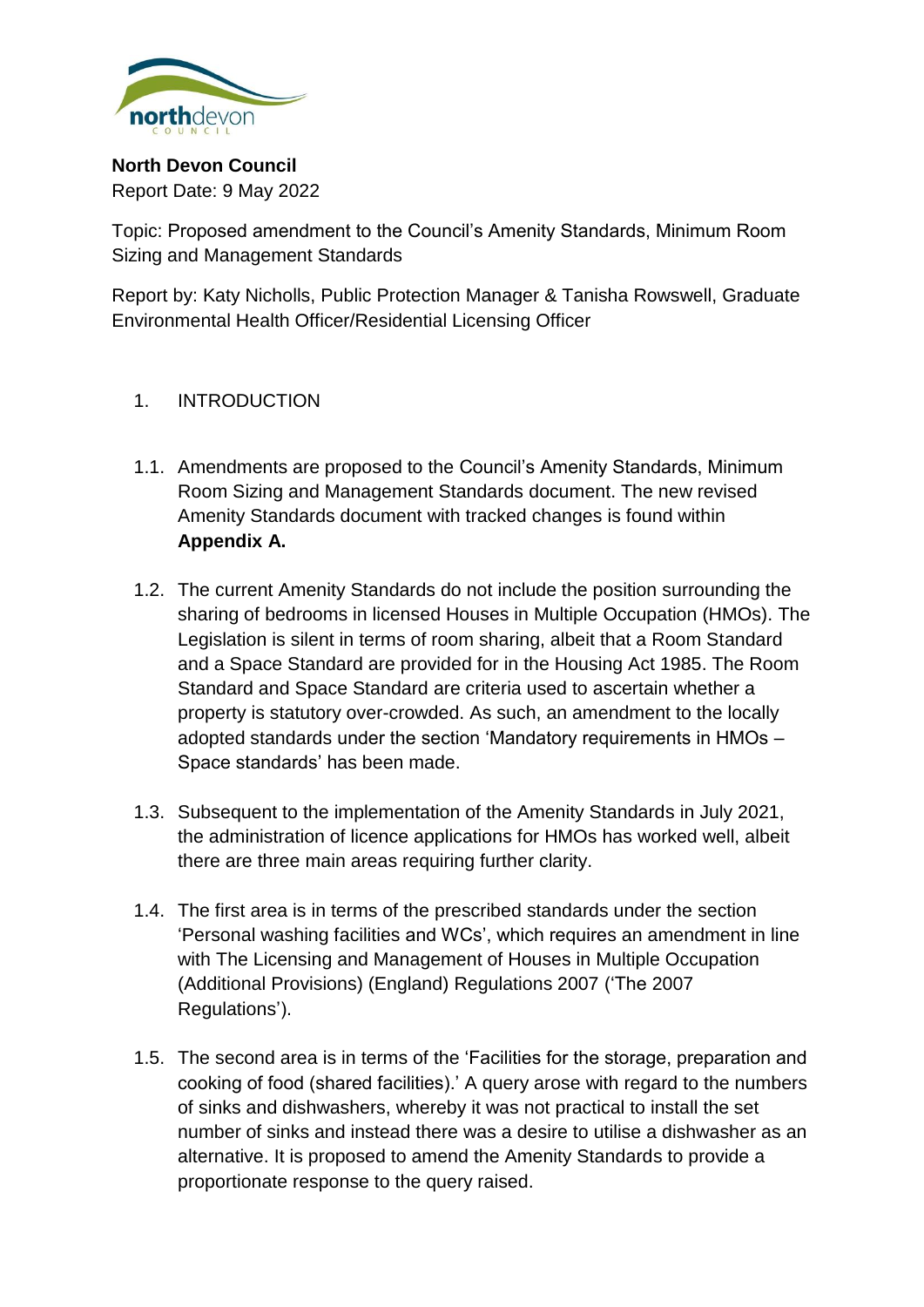

1.6.The third area is in terms of the 'Facilities for the storage, preparation and cooking of food (individual use facilities)', which requires an amendment in line with The 2007 Regulations.

### 2. RECOMMENDATIONS

- 2.1. It is recommended that Strategy and Resources approve:
- 2.1.1. A public consultation on the proposed draft revised Amenity Standards, Minimum Room Sizing and Management Standards Document (Amenity Standards) found within **Appendix A**, and seek that consultation responses be reported to a future committee prior to making any approval.
- 3. REASONS FOR RECOMMENDATIONS
- 3.1. To ensure the Council's policies are regularly reviewed and kept up to date.
- 3.2. To increase the robustness of the Council's approach and procedures in respect of sharing of rooms in HMOs. The numbers sharing a room are not expressly included in the current Amenity Standards.
- 3.3. A number of queries have arisen since the implementation of the Amenity Standards, which will be prudent to provide clarity over.
- 3.4. To be proportionate and reasonable in terms of the Council's expectation surrounding 'Facilities for the storage, preparation and cooking of food (shared facilities).'
- 4. REPORT
- 4.1. North Devon Council (NDC) approved the Amenity Standards at a previous Strategy and Resources Committee meeting on 5 July 2021.
- 4.2. Since the implementation of the Amenity Standards a number of queries have arisen for which this report aims to provide clarity over.
- 4.3. A proposed revised Amenity Standards document is found in **Appendix A**, and tracked changes are highlighted in the document. The main sections recommended for amendment include:
- 4.4. 'Personal washing facilities and WCs'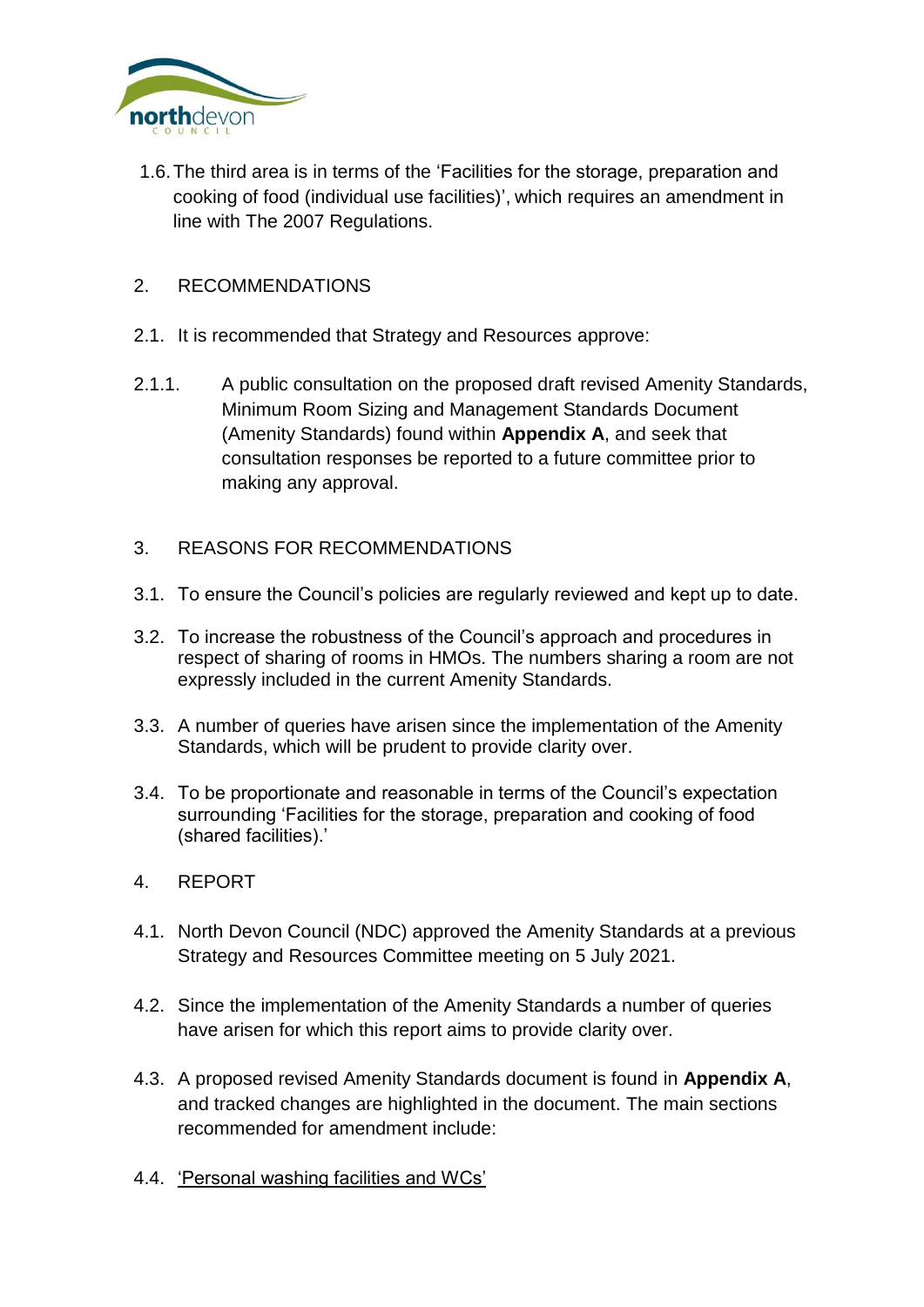

- 4.5. This section requires an amendment to the prescribed standards in line with the 2007 Regulations, which are no longer based upon 5 persons sharing (as per the previous Regulations), and instead the wording is based upon an adequate number of bathrooms, WCs, and wash hand basins, available for the number of persons sharing the facilities. Members should note that this amendment does not impact on the Council's Locally Adopted Standards, which remain unchanged.
- 4.6. A query had arisen in respect of whether en-suites count towards the total number of bathrooms required. As such, an amendment has been made to provide clarity over the number of shared facilities relating to bathrooms.
- 4.7. A further query had arisen in respect of the number of bathrooms required for the number of occupiers. A subtle change to the wording to enhance clarity has been provided.
- 4.8. 'Facilities for the storage, preparation and cooking of food (shared facilities).'
- 4.9. A query recently arose with regard to the numbers of sinks and dishwashers, whereby it was not practical to install the set number of sinks and instead there was a desire to install a dishwasher as an alternative to an additional sink. It is proposed to amend the Amenity Standards to give applicants more flexibility in this regard.
- 4.10. 'Facilities for the storage, preparation and cooking of food (individual use facilities).'
- 4.11.A section has been inserted into the Prescribed Standards in line with the 2007 Regulations. This covers units of living accommodation without basic shared amenities, for example whereby landlords are not contractually obliged to provide appliances. This does not impact the Council's Locally Adopted Standards.
- 4.12. 'Mandatory requirements in HMOs Space standards'
- 4.13.A section has been inserted under the above heading covering the sharing of rooms by one or more households, as the Legislation appears to be silent on this. As such, the following statement has been added to clarify the Council's position on this matter: 'No more than one household shall occupy any room used for sleeping accommodation (please see the Housing Act 2004 for the definition of a household)'.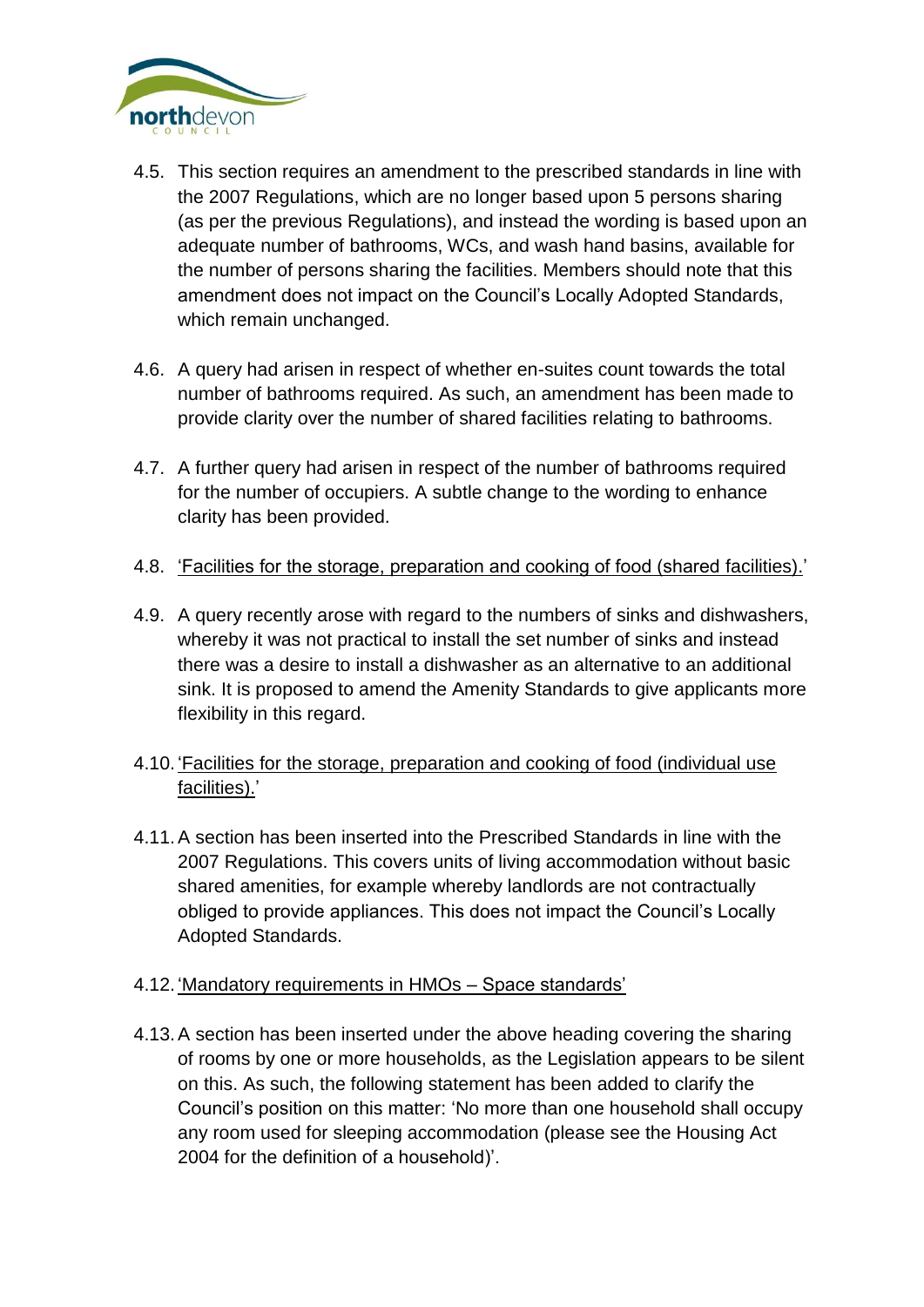

- 4.14.Various other small amendments have also been made to the Amenity Standards document, as per the tracked changes.
- 4.15.Consultation
- 4.16.A consultation will be undertaken with key stakeholders including estate agents, management companies and landlords.
- 4.17.A period of six weeks has been elected for consultation in line with the Cabinet Office guidance.
- 4.18.Emails will be sent out where possible, but letters will be distributed in other instances depending on the availability of contact information.
- 4.19.Feedback to committee will be undertaken following the receipt of consultation responses.
- 5. RESOURCE IMPLICATIONS
- 5.1. Any financial costs which are incurred through the implementation of the Amenity Standards will be met by individual licence holders.
- 6. EQUALITIES ASSESSMENT
- 6.1. There are no perceived equalities implications anticipated as a result of this report.
- 7. ENVIRONMENTAL ASSESSMENT
- 7.1. No environmental implications arose from the completed Environmental Assessment checklist. This report is neutral and does not cover the environmental objectives cited.
- 8. CORPORATE PRIORITIES
- 8.1. What impact, positive or negative, does the subject of this report have on:
- 8.1.1. The commercialisation agenda: neutral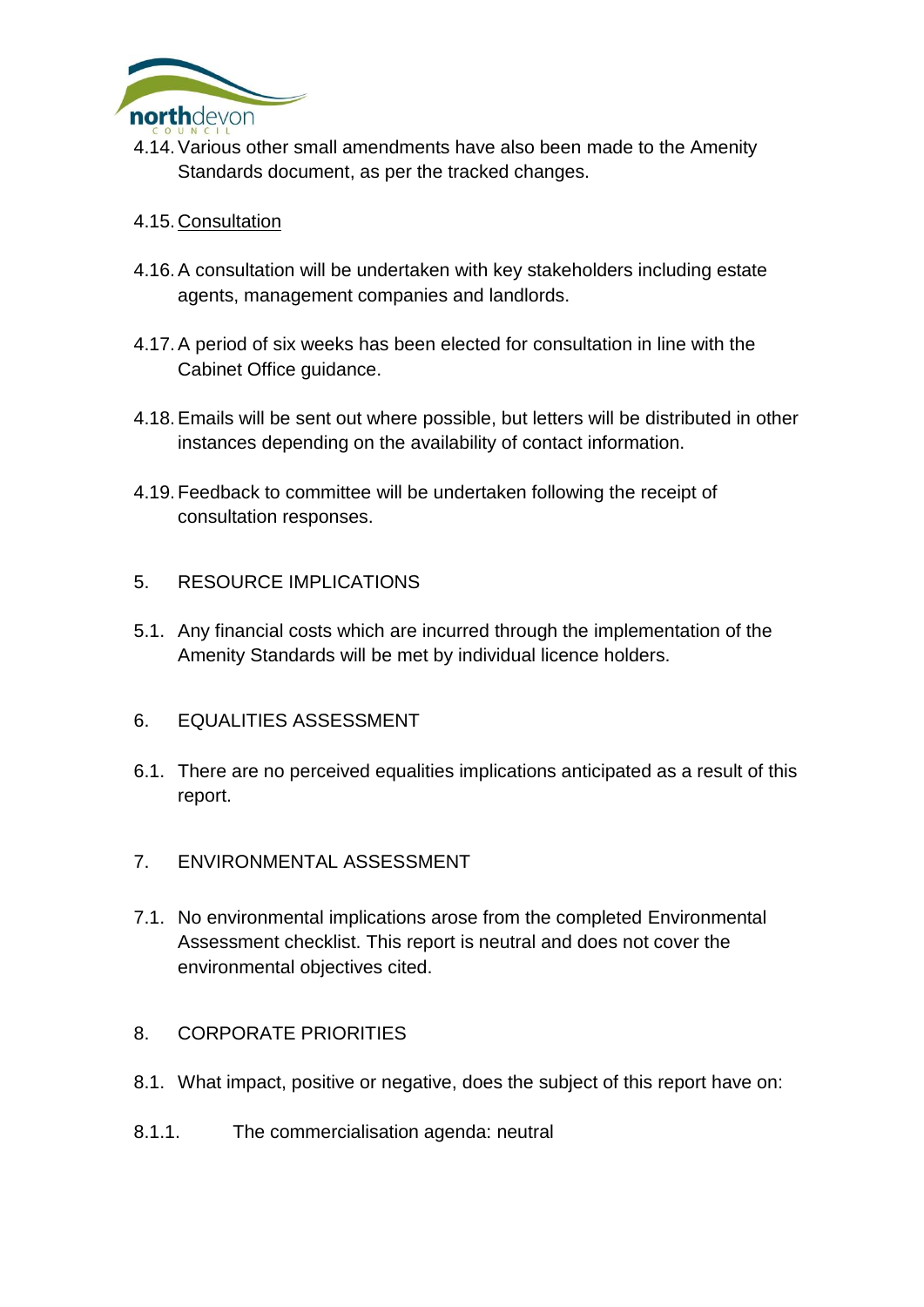

- 8.1.2. Improving customer focus: positive, as it provides a proportionate response to queries raised pertaining to the numbers of sinks and dishwashers in licensable properties.
- 8.1.3. Regeneration or economic development: positive as it provides a proportionate response to queries raised pertaining to the numbers of sinks and dishwashers in licensable properties.

# 9. CONSTITUTIONAL CONTEXT

- 9.1. Article of Part 3 Annexe 1 paragraph: 1
- 9.2. Referred or delegated power? Delegated.

## 10. STATEMENT OF CONFIDENTIALITY

This report contains no confidential information or exempt information under the provisions of Schedule 12A of 1972 Act.

## 11. BACKGROUND PAPERS

The following background papers were used in the preparation of this report: (The background papers are available for inspection and kept by the author of the report).

- North Devon Council, Amenity Standards, Minimum Room Sizing and Management Standards, June 2021
- Housing Act 1985
- Housing Act 2004
- The Licensing of Houses in Multiple Occupation (Mandatory Conditions of Licences) (England) Regulations 2018
- The Licensing and Management of Houses in Multiple Occupation and Other Houses (Miscellaneous Provisions) (England) Regulations 2006
- The Licensing and Management of Houses in Multiple Occupation (Additional Provisions) (England) Regulations 2007

# 12. STATEMENT OF INTERNAL ADVICE

12.1 The author (below) confirms that advice has been taken from all appropriate Councillors and Officers: